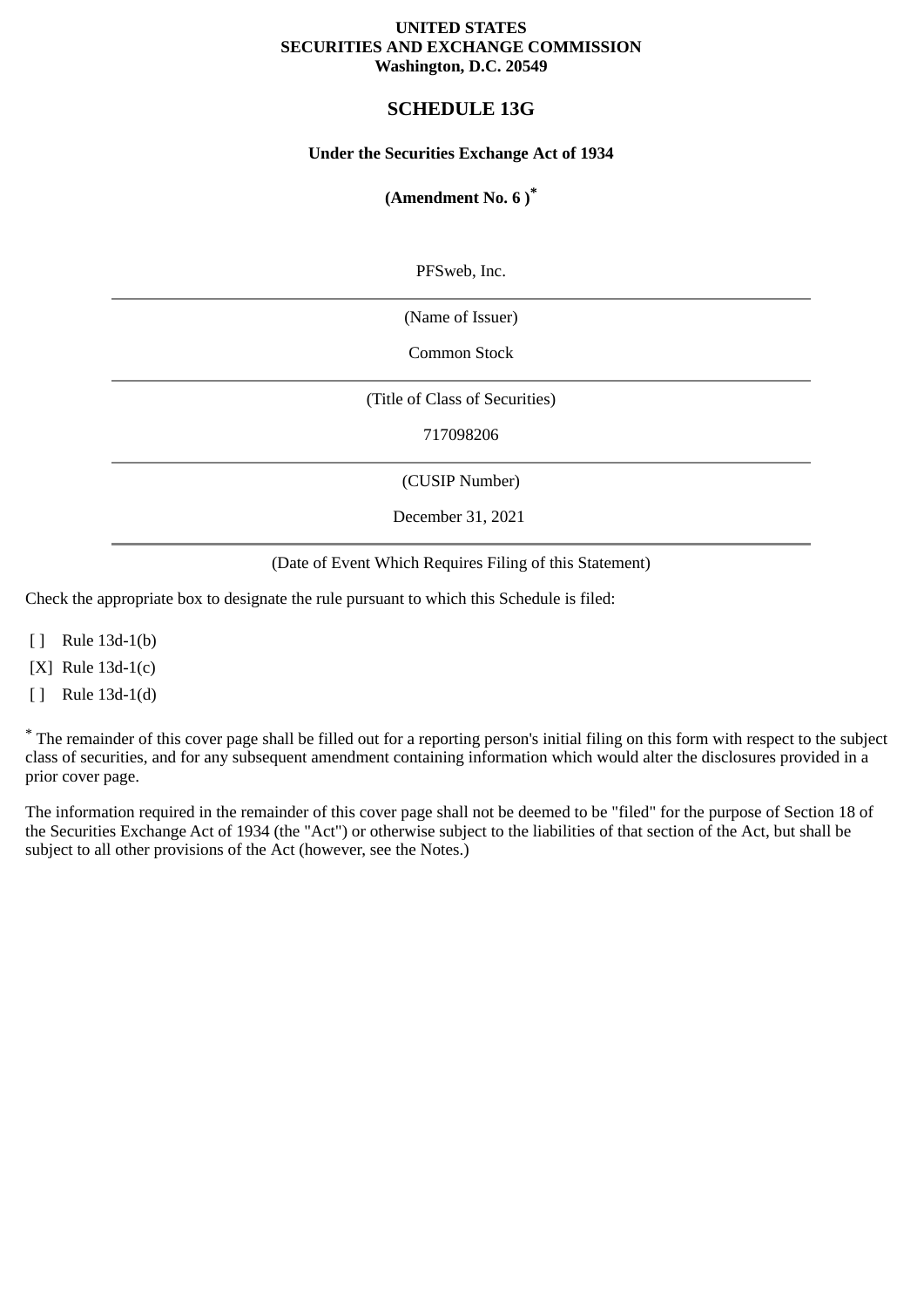CUSIP No. 717098206

| 1.                                                                                                                  | NAMES OF REPORTING PERSONS                                                                                      |                               |                  |  |  |
|---------------------------------------------------------------------------------------------------------------------|-----------------------------------------------------------------------------------------------------------------|-------------------------------|------------------|--|--|
|                                                                                                                     | Wellington Trust Company, National Association Multiple Common Trust Funds Trust, Micro Cap Equity<br>Portfolio |                               |                  |  |  |
| 2.                                                                                                                  | CHECK THE APPROPRIATE BOX IF A MEMBER OF A GROUP                                                                |                               |                  |  |  |
|                                                                                                                     | $(a)$ [ ]<br>$(b)$ []                                                                                           |                               |                  |  |  |
| 3.                                                                                                                  | <b>SEC USE ONLY</b>                                                                                             |                               |                  |  |  |
| 4.                                                                                                                  | CITIZENSHIP OR PLACE OF ORGANIZATION                                                                            |                               |                  |  |  |
|                                                                                                                     |                                                                                                                 | Massachusetts                 |                  |  |  |
| <b>NUMBER OF</b><br><b>SHARES</b><br><b>BENEFICIALLY</b><br><b>OWNED BY EACH</b><br><b>REPORTING</b><br>PERSON WITH |                                                                                                                 | 5. SOLE VOTING POWER          | $\boldsymbol{0}$ |  |  |
|                                                                                                                     |                                                                                                                 | <b>6. SHARED VOTING POWER</b> | 603,549          |  |  |
|                                                                                                                     |                                                                                                                 | 7. SOLE DISPOSITIVE POWER     | $\boldsymbol{0}$ |  |  |
|                                                                                                                     |                                                                                                                 | 8. SHARED DISPOSITIVE POWER   | 603,549          |  |  |
| 9.                                                                                                                  | AGGREGATE AMOUNT BENEFICIALLY OWNED BY EACH REPORTING PERSON                                                    |                               |                  |  |  |
|                                                                                                                     | 603,549                                                                                                         |                               |                  |  |  |
| 10.                                                                                                                 | CHECK IF THE AGGREGATE AMOUNT IN ROW (9) EXCLUDES CERTAIN SHARES                                                |                               |                  |  |  |
|                                                                                                                     | $[ ]$                                                                                                           |                               |                  |  |  |
| 11.                                                                                                                 | PERCENT OF CLASS REPRESENTED BY AMOUNT IN ROW (9)                                                               |                               |                  |  |  |
|                                                                                                                     | 2.86%                                                                                                           |                               |                  |  |  |
| 12.                                                                                                                 | TYPE OF REPORTING PERSON                                                                                        |                               |                  |  |  |
|                                                                                                                     | <b>OO</b>                                                                                                       |                               |                  |  |  |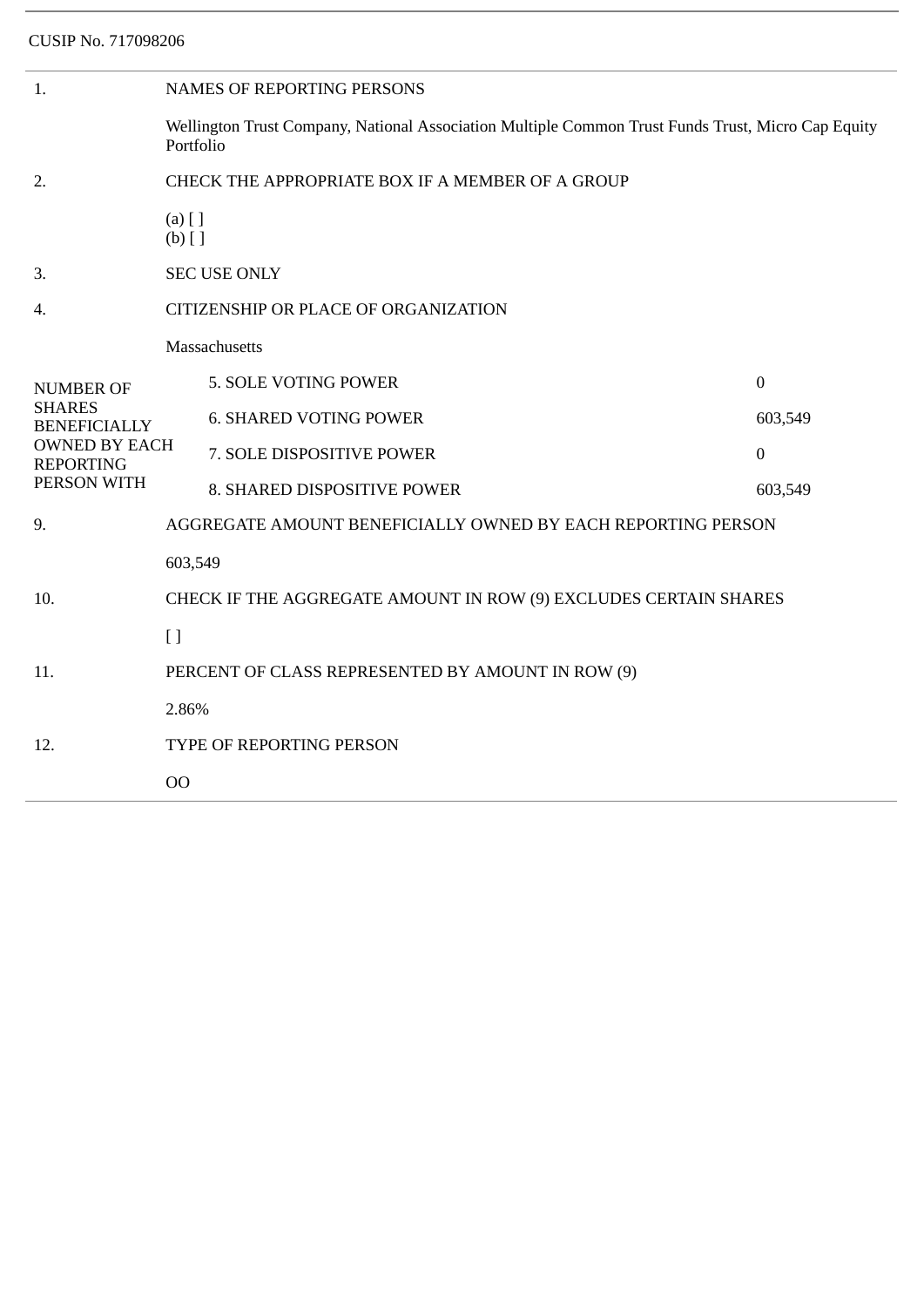#### **Item 1.**

- **(a) Name of Issuer** PFSweb, Inc.
- **(b) Address of Issuer's Principal Executive Offices** 505 Millennium Drive Allen, TX 75013

#### **Item 2.**

# **(a) Name of Person Filing**

Wellington Trust Company, National Association Multiple Common Trust Funds Trust, Micro Cap Equity Portfolio

- **(b) Address of Principal Business Office or, if None, Residence** c/o Wellington Trust Company 280 Congress Street Boston, MA 02210
- **(c) Citizenship Massachusetts**
- **(d) Title of Class of Securities** Common Stock
- **(e) CUSIP Number** 717098206
- **Item 3. If This Statement is Filed Pursuant to Rule 13d-1(b), or 13d-2(b) or (c), Check Whether the Person Filing is a:**
	- (a) [ ] Broker or dealer registered under Section 15 of the Act (15 U.S.C. 78o).
	- (b)  $\begin{bmatrix} \end{bmatrix}$  Bank as defined in Section 3(a)(6) of the Act (15 U.S.C. 78c).
	- (c)  $\lceil \cdot \rceil$  Insurance Company as defined in Section 3(a)(19) of the Act (15 U.S.C. 78c).
	- (d) [ ] Investment Company registered under Section 8 of the Investment Company Act of 1940 (15 U.S.C. 80a-8).
	- (e)  $\lceil$  an investment adviser in accordance with Rule 240.13d-1(b)(1)(ii)(E);
	- (f)  $\left[ \right]$  An employee benefit plan or endowment fund in accordance with Rule 240.13d-1(b)(1)(ii)(F);
	- (g)  $\lceil \cdot \rceil$  A parent holding company or control person in accordance with Rule 240.13d-1(b)(1)(ii)(G);
	- (h) [ ] A savings association as defined in Section 3(b) of the Federal Deposit Insurance Act (12 U.S.C. 1813);
	- (i)  $\lceil \cdot \rceil$  A church plan that is excluded from the definition of an investment company under Section 3(c)(14) of the Investment Company Act of 1940 (15 U.S.C. 80a-3);
	- (i)  $\lceil \cdot \rceil$  Group, in accordance with Rule 240.13d-1(b)(1)(ii)(J).

If this statement is filed pursuant to Rule  $13d-1(c)$ , check this box [X]

#### **Item 4. Ownership.**

Provide the following information regarding the aggregate number and percentage of the class of securities of the issuer identified in Item 1.

(a) Amount Beneficially Owned:

603,549

(b) Percent of Class:

2.86%

(c) Number of shares as to which such person has:

| (i)  | sole power to vote or to direct the vote                     |         |
|------|--------------------------------------------------------------|---------|
| (ii) | shared power to vote or to direct the vote                   | 603.549 |
|      | (iii) sole power to dispose or to direct the disposition of  |         |
|      | (iv) shared power to dispose or to direct the disposition of | 603.549 |

### **Item 5. Ownership of Five Percent or Less of Class.**